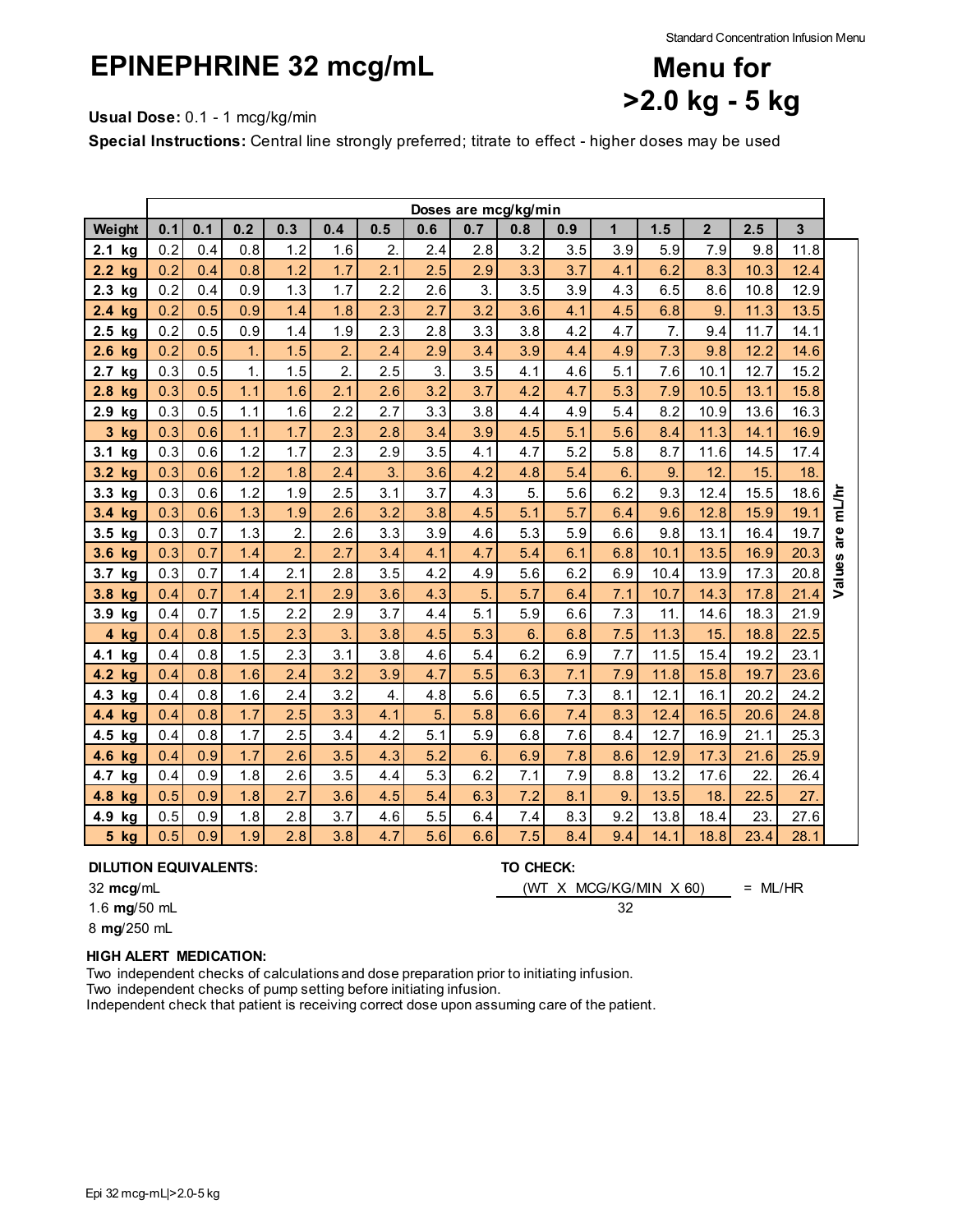# **EPINEPHRINE 32 mcg/mL**



**Usual Dose:** 0.1 - 1 mcg/kg/min

**Special Instructions:** Central line strongly preferred; titrate to effect - higher doses may be used

|                       | Doses are mcg/kg/min |                  |     |                  |      |                  |      |      |      |      |              |      |                |      |                |        |
|-----------------------|----------------------|------------------|-----|------------------|------|------------------|------|------|------|------|--------------|------|----------------|------|----------------|--------|
| Weight                |                      | 0.1 0.1          | 0.2 | 0.3              | 0.4  | 0.5              | 0.6  | 0.7  | 0.8  | 0.9  | $\mathbf{1}$ | 1.5  | $\overline{2}$ | 2.5  | 3 <sup>1</sup> |        |
| 5.1 kg                | 0.5                  | 1.               | 1.9 | 2.9              | 3.8  | 4.8              | 5.7  | 6.7  | 7.7  | 8.6  | 9.6          | 14.3 | 19.1           | 23.9 | 28.7           |        |
| 5.5 kg                | 0.5                  | 1.               | 2.1 | 3.1              | 4.1  | 5.2              | 6.2  | 7.2  | 8.3  | 9.3  | 10.3         | 15.5 | 20.6           | 25.8 | 30.9           |        |
| 6 kg                  | 0.6                  | 1.1              | 2.3 | 3.4              | 4.5  | 5.6              | 6.8  | 7.9  | 9.   | 10.1 | 11.3         | 16.9 | 22.5           | 28.1 | 33.8           |        |
| 6.5<br>kg             | 0.6                  | 1.2              | 2.4 | 3.7              | 4.9  | 6.1              | 7.3  | 8.5  | 9.8  | 11.  | 12.2         | 18.3 | 24.4           | 30.5 | 36.6           |        |
| 7<br>kg               | 0.7                  | 1.3              | 2.6 | 3.9              | 5.3  | 6.6              | 7.9  | 9.2  | 10.5 | 11.8 | 13.1         | 19.7 | 26.3           | 32.8 | 39.4           |        |
| 7.5 kg                | 0.7                  | 1.4              | 2.8 | 4.2              | 5.6  | $\overline{7}$ . | 8.4  | 9.8  | 11.3 | 12.7 | 14.1         | 21.1 | 28.1           | 35.2 | 42.2           |        |
| 8 kg                  | 0.8                  | 1.5              | 3.  | 4.5              | 6.   | 7.5              | 9.   | 10.5 | 12.  | 13.5 | 15.          | 22.5 | 30.            | 37.5 | 45.            |        |
| 8.5<br>kg             | 0.8                  | 1.6              | 3.2 | 4.8              | 6.4  | 8.               | 9.6  | 11.2 | 12.8 | 14.3 | 15.9         | 23.9 | 31.9           | 39.8 | 47.8           |        |
| 9<br>kg               | 0.8                  | 1.7              | 3.4 | 5.1              | 6.8  | 8.4              | 10.1 | 11.8 | 13.5 | 15.2 | 16.9         | 25.3 | 33.8           | 42.2 | 50.6           |        |
| 9.5<br>kq             | 0.9                  | 1.8              | 3.6 | 5.3              | 7.1  | 8.9              | 10.7 | 12.5 | 14.3 | 16.  | 17.8         | 26.7 | 35.6           | 44.5 | 53.4           |        |
| 10<br>kg              | 0.9                  | 1.9              | 3.8 | 5.6              | 7.5  | 9.4              | 11.3 | 13.1 | 15.  | 16.9 | 18.8         | 28.1 | 37.5           | 46.9 | 56.3           |        |
| 11<br>kg              | $\mathbf{1}$         | $\overline{2}$ . | 3.9 | 5.9              | 7.9  | 9.8              | 11.8 | 13.8 | 15.8 | 17.7 | 19.7         | 29.5 | 39.4           | 49.2 | 59.1           |        |
| 11<br>kg              | $\mathbf{1}$         | 2.1              | 4.1 | 6.2              | 8.3  | 10.3             | 12.4 | 14.4 | 16.5 | 18.6 | 20.6         | 30.9 | 41.3           | 51.6 | 61.9           |        |
| 12 kg                 | 1.1                  | 2.2              | 4.3 | 6.5              | 8.6  | 10.8             | 12.9 | 15.1 | 17.3 | 19.4 | 21.6         | 32.3 | 43.1           | 53.9 | 64.7           | mL/hr  |
| 12 kg                 | 1.1                  | 2.3              | 4.5 | 6.8              | 9.   | 11.3             | 13.5 | 15.8 | 18.  | 20.3 | 22.5         | 33.8 | 45.            | 56.3 | 67.5           |        |
| 13 kg                 | 1.2                  | 2.3              | 4.7 | $\overline{7}$ . | 9.4  | 11.7             | 14.1 | 16.4 | 18.8 | 21.1 | 23.4         | 35.2 | 46.9           | 58.6 | 70.3           | are    |
| 13 kg                 | 1.2                  | 2.4              | 4.9 | 7.3              | 9.8  | 12.2             | 14.6 | 17.1 | 19.5 | 21.9 | 24.4         | 36.6 | 48.8           | 60.9 | 73.1           | Values |
| 14<br>kg              | 1.3                  | 2.5              | 5.1 | 7.6              | 10.1 | 12.7             | 15.2 | 17.7 | 20.3 | 22.8 | 25.3         | 38.  | 50.6           | 63.3 | 75.9           |        |
| 14 kg                 | 1.3                  | 2.6              | 5.3 | 7.9              | 10.5 | 13.1             | 15.8 | 18.4 | 21.  | 23.6 | 26.3         | 39.4 | 52.5           | 65.6 | 78.8           |        |
| 15 kg                 | 1.4                  | 2.7              | 5.4 | 8.2              | 10.9 | 13.6             | 16.3 | 19.  | 21.8 | 24.5 | 27.2         | 40.8 | 54.4           | 68.  | 81.6           |        |
| 15 kg                 | 1.4                  | 2.8              | 5.6 | 8.4              | 11.3 | 14.1             | 16.9 | 19.7 | 22.5 | 25.3 | 28.1         | 42.2 | 56.3           | 70.3 | 84.4           |        |
| <b>16 kg</b>          | 1.5                  | 2.9              | 5.8 | 8.7              | 11.6 | 14.5             | 17.4 | 20.3 | 23.3 | 26.2 | 29.1         | 43.6 | 58.1           | 72.7 | 87.2           |        |
| 16 kg                 | 1.5                  | 3.               | 6.  | 9.               | 12.  | 15.              | 18.  | 21.  | 24.  | 27.  | 30.          | 45.  | 60.            | 75.  | 90.            |        |
| kg<br>17 <sub>2</sub> | 1.5                  | 3.1              | 6.2 | 9.3              | 12.4 | 15.5             | 18.6 | 21.7 | 24.8 | 27.8 | 30.9         | 46.4 | 61.9           | 77.3 | 92.8           |        |
| 17 kg                 | 1.6                  | 3.2              | 6.4 | 9.6              | 12.8 | 15.9             | 19.1 | 22.3 | 25.5 | 28.7 | 31.9         | 47.8 | 63.8           | 79.7 | 95.6           |        |
| 18<br>kg              | 1.6                  | 3.3              | 6.6 | 9.8              | 13.1 | 16.4             | 19.7 | 23.  | 26.3 | 29.5 | 32.8         | 49.2 | 65.6           | 82.  | 98.4           |        |
| 18 kg                 | 1.7                  | 3.4              | 6.8 | 10.1             | 13.5 | 16.9             | 20.3 | 23.6 | 27.  | 30.4 | 33.8         | 50.6 | 67.5           | 84.4 | 101.3          |        |
| 19<br>kg              | 1.7                  | 3.5              | 6.9 | 10.4             | 13.9 | 17.3             | 20.8 | 24.3 | 27.8 | 31.2 | 34.7         | 52.  | 69.4           | 86.7 | 104.1          |        |
| 19 kg                 | 1.8                  | 3.6              | 7.1 | 10.7             | 14.3 | 17.8             | 21.4 | 24.9 | 28.5 | 32.1 | 35.6         | 53.4 | 71.3           | 89.1 | 106.9          |        |
| 20<br>kg              | 1.8                  | 3.7              | 7.3 | 11.              | 14.6 | 18.3             | 21.9 | 25.6 | 29.3 | 32.9 | 36.6         | 54.8 | 73.1           | 91.4 | 109.7          |        |
| 20 kg                 | 1.9                  | 3.8              | 7.5 | 11.3             | 15.  | 18.8             | 22.5 | 26.3 | 30.  | 33.8 | 37.5         | 56.3 | 75.            | 93.8 | 112.5          |        |

#### **DILUTION EQUIVALENTS: TO CHECK:**

32 **mcg**/mL = ML/HR (WT X MCG/KG/MIN X 60)

1.6 **mg**/50 mL 32

8 **mg**/250 mL

### **HIGH ALERT MEDICATION:**

Two independent checks of calculations and dose preparation prior to initiating infusion. Two independent checks of pump setting before initiating infusion.

Independent check that patient is receiving correct dose upon assuming care of the patient.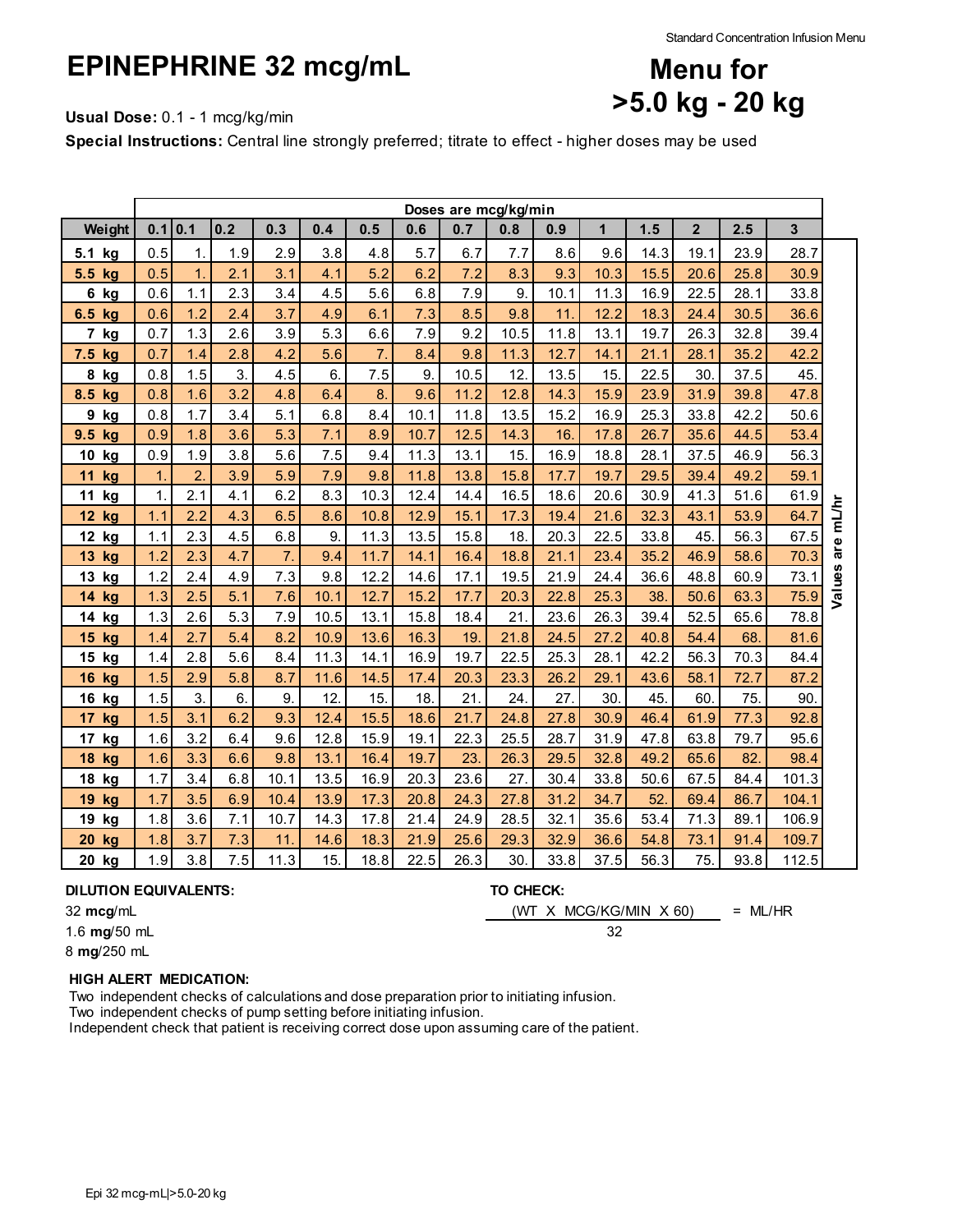# **EPINEPHRINE 200 mcg/mL**



**Usual Dose:** 0.1 - 1 mcg/kg/min

**Special Instructions:** Central line strongly preferred; titrate to effect - higher doses may be used

|          | Doses are mcg/kg/min |                |                  |                  |     |     |                  |      |                  |      |              |      |                |      |                |           |
|----------|----------------------|----------------|------------------|------------------|-----|-----|------------------|------|------------------|------|--------------|------|----------------|------|----------------|-----------|
| Weight   | 0.05                 | 0.1            | 0.2              | 0.3              | 0.4 | 0.5 | 0.6              | 0.7  | 0.8              | 0.9  | $\mathbf{1}$ | 1.5  | $\overline{2}$ | 2.5  | $\overline{3}$ |           |
| 20.5 kg  | 0.3                  | 0.6            | 1.2              | 1.8              | 2.5 | 3.1 | 3.7              | 4.3  | 4.9              | 5.5  | 6.2          | 9.2  | 12.3           | 15.4 | 18.5           |           |
| 21<br>kg | 0.3                  | 0.6            | 1.3              | 1.9              | 2.5 | 3.2 | 3.8              | 4.4  | 5.               | 5.7  | 6.3          | 9.5  | 12.6           | 15.8 | 18.9           |           |
| 22 kg    | 0.3                  | 0.7            | 1.3              | $\overline{2}$ . | 2.6 | 3.3 | 4.               | 4.6  | 5.3              | 5.9  | 6.6          | 9.9  | 13.2           | 16.5 | 19.8           |           |
| 23 kg    | 0.3                  | 0.7            | 1.4              | 2.1              | 2.8 | 3.5 | 4.1              | 4.8  | 5.5              | 6.2  | 6.9          | 10.4 | 13.8           | 17.3 | 20.7           |           |
| 24 kg    | 0.4                  | 0.7            | 1.4              | 2.2              | 2.9 | 3.6 | 4.3              | 5.   | 5.8              | 6.5  | 7.2          | 10.8 | 14.4           | 18.  | 21.6           |           |
| 25 kg    | 0.4                  | 0.8            | 1.5              | 2.3              | 3.  | 3.8 | 4.5              | 5.3  | 6.               | 6.8  | 7.5          | 11.3 | 15.            | 18.8 | 22.5           |           |
| 26 kg    | 0.4                  | 0.8            | 1.6              | 2.3              | 3.1 | 3.9 | 4.7              | 5.5  | 6.2              | 7.   | 7.8          | 11.7 | 15.6           | 19.5 | 23.4           |           |
| 27 kg    | 0.4                  | 0.8            | 1.6              | 2.4              | 3.2 | 4.1 | 4.9              | 5.7  | 6.5              | 7.3  | 8.1          | 12.2 | 16.2           | 20.3 | 24.3           |           |
| 28 kg    | 0.4                  | 0.8            | 1.7              | 2.5              | 3.4 | 4.2 | 5.               | 5.9  | 6.7              | 7.6  | 8.4          | 12.6 | 16.8           | 21.  | 25.2           |           |
| 29<br>kg | 0.4                  | 0.9            | 1.7              | 2.6              | 3.5 | 4.4 | 5.2              | 6.1  | $\overline{7}$ . | 7.8  | 8.7          | 13.1 | 17.4           | 21.8 | 26.1           |           |
| 30 kg    | 0.5                  | 0.9            | 1.8              | 2.7              | 3.6 | 4.5 | 5.4              | 6.3  | 7.2              | 8.1  | 9.           | 13.5 | 18.            | 22.5 | 27.            |           |
| 31 kg    | 0.5                  | 0.9            | 1.9              | 2.8              | 3.7 | 4.7 | 5.6              | 6.5  | 7.4              | 8.4  | 9.3          | 14.  | 18.6           | 23.3 | 27.9           |           |
| 32 kg    | 0.5                  | $\mathbf{1}$ . | 1.9              | 2.9              | 3.8 | 4.8 | 5.8              | 6.7  | 7.7              | 8.6  | 9.6          | 14.4 | 19.2           | 24.  | 28.8           |           |
| 33 kg    | 0.5                  | 1.             | 2.               | 3.               | 4.  | 5.  | 5.9              | 6.9  | 7.9              | 8.9  | 9.9          | 14.9 | 19.8           | 24.8 | 29.7           | are mL/hr |
| 34 kg    | 0.5                  | $\mathbf 1$ .  | $\overline{2}$ . | 3.1              | 4.1 | 5.1 | 6.1              | 7.1  | 8.2              | 9.2  | 10.2         | 15.3 | 20.4           | 25.5 | 30.6           |           |
| 35 kg    | 0.5                  | 1.1            | 2.1              | 3.2              | 4.2 | 5.3 | 6.3              | 7.4  | 8.4              | 9.5  | 10.5         | 15.8 | 21.            | 26.3 | 31.5           |           |
| 36 kg    | 0.5                  | 1.1            | 2.2              | 3.2              | 4.3 | 5.4 | 6.5              | 7.6  | 8.6              | 9.7  | 10.8         | 16.2 | 21.6           | 27.  | 32.4           | Values    |
| 37 kg    | 0.6                  | 1.1            | 2.2              | 3.3              | 4.4 | 5.6 | 6.7              | 7.8  | 8.9              | 10.  | 11.1         | 16.7 | 22.2           | 27.8 | 33.3           |           |
| 38 kg    | 0.6                  | 1.1            | 2.3              | 3.4              | 4.6 | 5.7 | 6.8              | 8.   | 9.1              | 10.3 | 11.4         | 17.1 | 22.8           | 28.5 | 34.2           |           |
| 39 kg    | 0.6                  | 1.2            | 2.3              | 3.5              | 4.7 | 5.9 | $\overline{7}$ . | 8.2  | 9.4              | 10.5 | 11.7         | 17.6 | 23.4           | 29.3 | 35.1           |           |
| 40 kg    | 0.6                  | 1.2            | 2.4              | 3.6              | 4.8 | 6.  | 7.2              | 8.4  | 9.6              | 10.8 | 12.          | 18.  | 24.            | 30.  | 36.            |           |
| 41<br>kg | 0.6                  | 1.2            | 2.5              | 3.7              | 4.9 | 6.2 | 7.4              | 8.6  | 9.8              | 11.1 | 12.3         | 18.5 | 24.6           | 30.8 | 36.9           |           |
| 42 kg    | 0.6                  | 1.3            | 2.5              | 3.8              | 5.  | 6.3 | 7.6              | 8.8  | 10.1             | 11.3 | 12.6         | 18.9 | 25.2           | 31.5 | 37.8           |           |
| 43 kg    | 0.6                  | 1.3            | 2.6              | 3.9              | 5.2 | 6.5 | 7.7              | 9.   | 10.3             | 11.6 | 12.9         | 19.4 | 25.8           | 32.3 | 38.7           |           |
| 44 kg    | 0.7                  | 1.3            | 2.6              | 4.               | 5.3 | 6.6 | 7.9              | 9.2  | 10.6             | 11.9 | 13.2         | 19.8 | 26.4           | 33.  | 39.6           |           |
| 45 kg    | 0.7                  | 1.4            | 2.7              | 4.1              | 5.4 | 6.8 | 8.1              | 9.5  | 10.8             | 12.2 | 13.5         | 20.3 | 27.            | 33.8 | 40.5           |           |
| 46 kg    | 0.7                  | 1.4            | 2.8              | 4.1              | 5.5 | 6.9 | 8.3              | 9.7  | 11.              | 12.4 | 13.8         | 20.7 | 27.6           | 34.5 | 41.4           |           |
| 47 kg    | 0.7                  | 1.4            | 2.8              | 4.2              | 5.6 | 7.1 | 8.5              | 9.9  | 11.3             | 12.7 | 14.1         | 21.2 | 28.2           | 35.3 | 42.3           |           |
| 48 kg    | 0.7                  | 1.4            | 2.9              | 4.3              | 5.8 | 7.2 | 8.6              | 10.1 | 11.5             | 13.  | 14.4         | 21.6 | 28.8           | 36.  | 43.2           |           |
| 49 kg    | 0.7                  | 1.5            | 2.9              | 4.4              | 5.9 | 7.4 | 8.8              | 10.3 | 11.8             | 13.2 | 14.7         | 22.1 | 29.4           | 36.8 | 44.1           |           |
| 50 kg    | 0.8                  | 1.5            | 3.               | 4.5              | 6.  | 7.5 | 9.               | 10.5 | 12.              | 13.5 | 15.          | 22.5 | 30.            | 37.5 | 45.            |           |

#### **DILUTION EQUIVALENTS: TO CHECK:**

**mcg**/mL = ML/HR (WT X MCG/KG/MIN X 60)

**mg**/50 mL 200

**mg**/250 mL

### **HIGH ALERT MEDICATION:**

Two independent checks of calculations and dose preparation prior to initiating infusion. Two independent checks of pump setting before initiating infusion.

Independent check that patient is receiving correct dose upon assuming care of the patient.